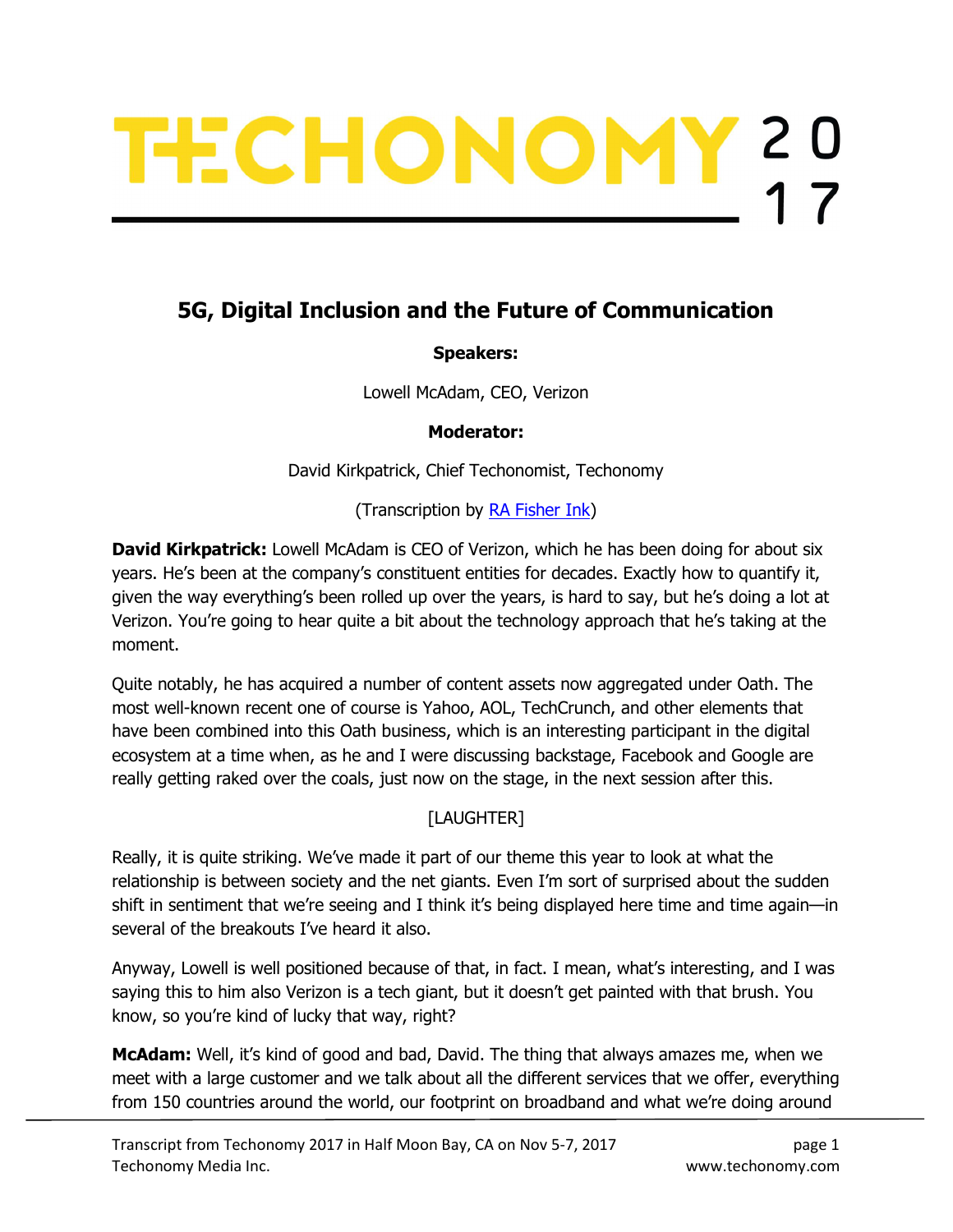5G, which we'll talk about shortly, they all go, "Boy, I had no idea Verizon did that." In some ways, that's sort of good to go below the radar in some cases, but obviously we want people to know what our capabilities are.

**Kirkpatrick:** Well, you know, I know one of the things that is sort of core to the thinking you have about your company right now is extending your platform more broadly in the United States. Talk about that and how you're going to do that.

**McAdam:** Well, there are two ways to this. We are known—the core of our company is to be the best, most reliable network. And so our fifth-generation technology, we call it 5G, will dramatically change the way people use wireless devices going forward.

I've been in this industry for almost 30 years. I don't think I've ever seen anything that will change peoples' lives like this new technology. So big investments going there.

But then as you mentioned, we got a little tired of, in our past lives, we would put all the capital on the ground and provide the highways that these smartphones and everything operated over but the Googles and the Facebooks made all the money off of it. Eric Schmidt said to me once, "If you make one penny over your cost of capital, I'm a pretty happy guy." So I don't want to be that—I don't want to do that for them anymore. So that's why we're investing in things like Oath and bringing these different, whether it be millennial media, or as you mentioned Yahoo and AOL, we think that we can provide a great core connectivity service and then offer a few of these things on top of it that customers want. They're looking for an alternative to Google and Facebook, as you said, and we think we can provide it.

**Kirkpatrick:** You've also got five million people with Fios. How many wireless customers do you have?

McAdam: Almost 120 now.

Kirkpatrick: 120 million wireless customers, that is quite a few. So you really are kind of indispensable to the infrastructure of the United States. Interestingly, also, you're highly regulated.

McAdam: Yes, parts of us.

**Kirkpatrick:** We've been talking about how unregulated those other people are.

**McAdam:** People don't know this, David, but just one of these "I didn't know Verizon did that." Literally 60 percent of the world's internet traffic touches our network every day.

**Kirkpatrick:** Now, is that partly outside the United States? How much?

**McAdam:** Yes. It's being in that 120 countries and we have huge undersea cables and we're into Asia and Europe, so that's the number.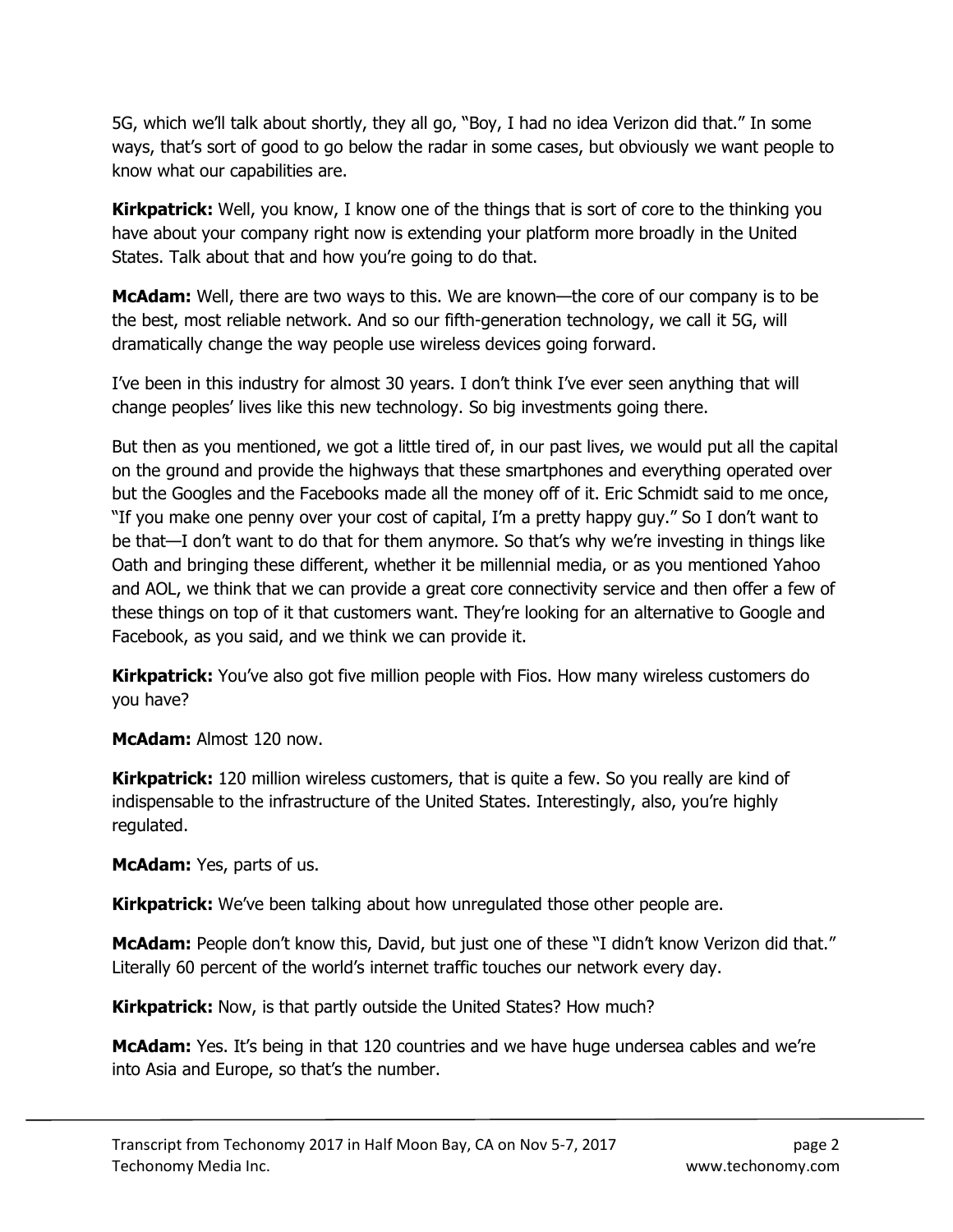**Kirkpatrick:** But outside the U.S., you're more of a B-to-B player, right? You're not really a branded company except through Oath potentially.

McAdam: Yes. In the past, it's been an enterprise solution. But now Yahoo and AOL have significant presences throughout Asia and Europe.

**Kirkpatrick:** But aside from that, what are some of the businesses you have in those regions?

McAdam: Outside the U.S.?

#### Kirkpatrick: Yes.

McAdam: That's really about it. Now, we're just going in, in telematics. We've bought a couple of fleet businesses, Hughes Telematics, and built on that. And so we do actually provide services in China, for example, for Mercedes Benz. We have many of the car companies in Europe and we're getting into more supply chain management by taking that vehicle platform and extending it out into the warehouse and to the delivery.

**Kirkpatrick:** Okay, well, there's plenty we could talk about globally, but I think there's so much interesting stuff happening here at home. Talk more about 5G, because I think that's something that, even in this audience, not that many people understand. We're fortunate we've had some good work with Ericsson over the years and Ericsson has explained to me a lot about it and every time they do, I go, "Wow, I didn't know that." Explain why you're so excited about this next generation technology and how soon it's going to be here.

**McAdam:** Well, let me give you a couple of factoids about this. A typical wireless network today delivers about 200 milliseconds of delay. So you hear a lot about autonomous cars and virtual reality, augmented reality. They need around 50 to 90 milliseconds of delay. 5G will deliver less than one millisecond of delay. So when I talk to the pure hardcore tech developer people, their eyes just bug out. I was with the Bose folks a few days ago and their eyes just lit up when all the things they could do around virtual reality with a millisecond—the gaming company companies do. So that's one swim lane.

The battery life on a 5G-enabled device for the Internet of Things, can have a 10-year battery life. So you think about what you could do—we literally are working with companies that want to embed chips into the striping that goes into a parking lot or down the road because you'll always be able to see what the traffic flows are, whether traffic is available—

**Kirkpatrick:** And you only have to change the battery once every decade?

McAdam: Once every ten years for that sort of an application. Most phones today get about 10 megabits of throughput. This will deliver a gigabit, so a hundred times more speed on your device. We'll also be able to connect a hundred times more devices to the network because of the way it's architected. So our capacity goes up literally by a factor of 1,000 in our network.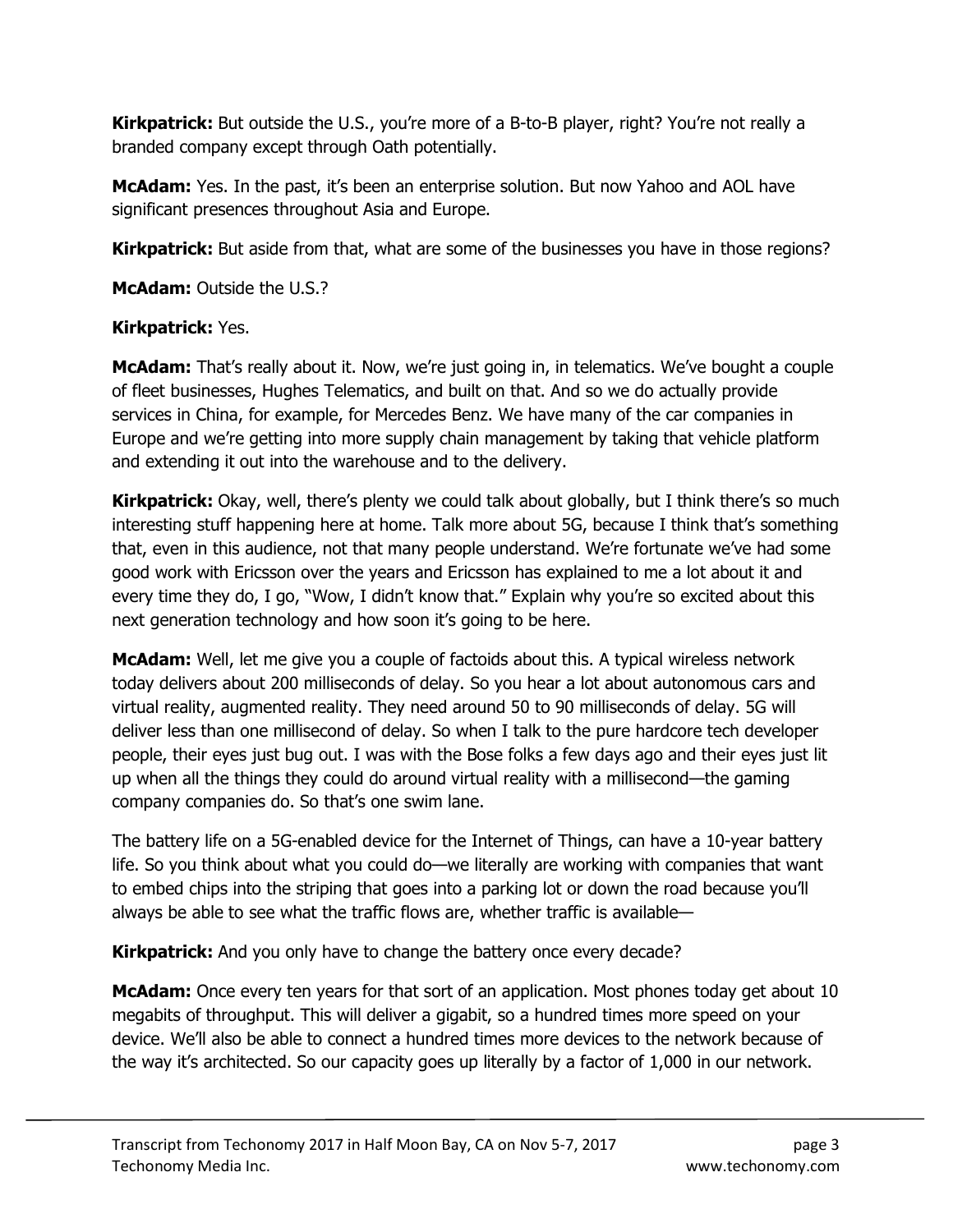**Kirkpatrick:** One of the things—5G kind of configures itself based on the device it's connecting to, which then doesn't waste bandwidth that might be needed elsewhere.

**McAdam:** Yes, we call that network slices. So if you're medical and you're sending a lot of CT scans and that sort of thing, you need a big pipe. We can do that, but you don't care about latency. If you're doing an autonomous car, you don't do huge loads to the car while it's driving down the road, but boy, it better be there in that less than a millisecond. In the cities—just up the road here in Sacramento, we're doing an intelligent city application with them, deploying a lot of fiber. Their big thing is traffic management, security cameras—so literally every lamppost as we go down the street will have a small, looks like a coffee can on the top of it and you'll be able to manage your city that way.

Kirkpatrick: Okay. We'll come back to that because I know that sort of architecture is very important. But how soon are we going to have this 5G?

**McAdam:** Well, we have 200 cell sites up and operating right now. And you know, the biggest challenge we have—

**Kirkpatrick:** That's not very many in your-

**McAdam:** No, I mean we have literally 60,000, I think, was the last count of cell sites. But this technology was not supposed to be available until 2022. And we said, you know, there's too many opportunities to help people with the problems that we all see. We could put our shoulder behind this and we can bring it in. So we're in a lab out in field trials right now. We'll be commercial next year, you know, probably in just a handful of cities. And then we think by 2019 and into 2020 we will be rolling this out in major cities across the country.

**Kirkpatrick:** But our own vaunted smartphones won't be capable of receiving 5G for how many—like three or four years, probably.

McAdam: No. Qualcomm has been a great partner with us over the years and we announced about three weeks ago that they're going to be delivering a chip in first quarter of 2018. So six months, nine months to get it into the handset and get it tested and integrated into the network. But as you go into 2019 for sure, maybe late 2018, you'll have them available. And Samsung and LG and others have already committed to do this. I'm sure there will be others.

**Kirkpatrick:** So a lot of phones will be multi-banded and they would be capable of handling it when it shows up?

#### McAdam: Yes.

**Kirkpatrick:** Wow. Now, talk about the architecture that you're going to go to down the road for home computing and home connectivity. You've famously pioneered fiber to the home, with Fios, and now that's widely accepted as the way to get high-speed connectivity. But that's going away. Tell us why.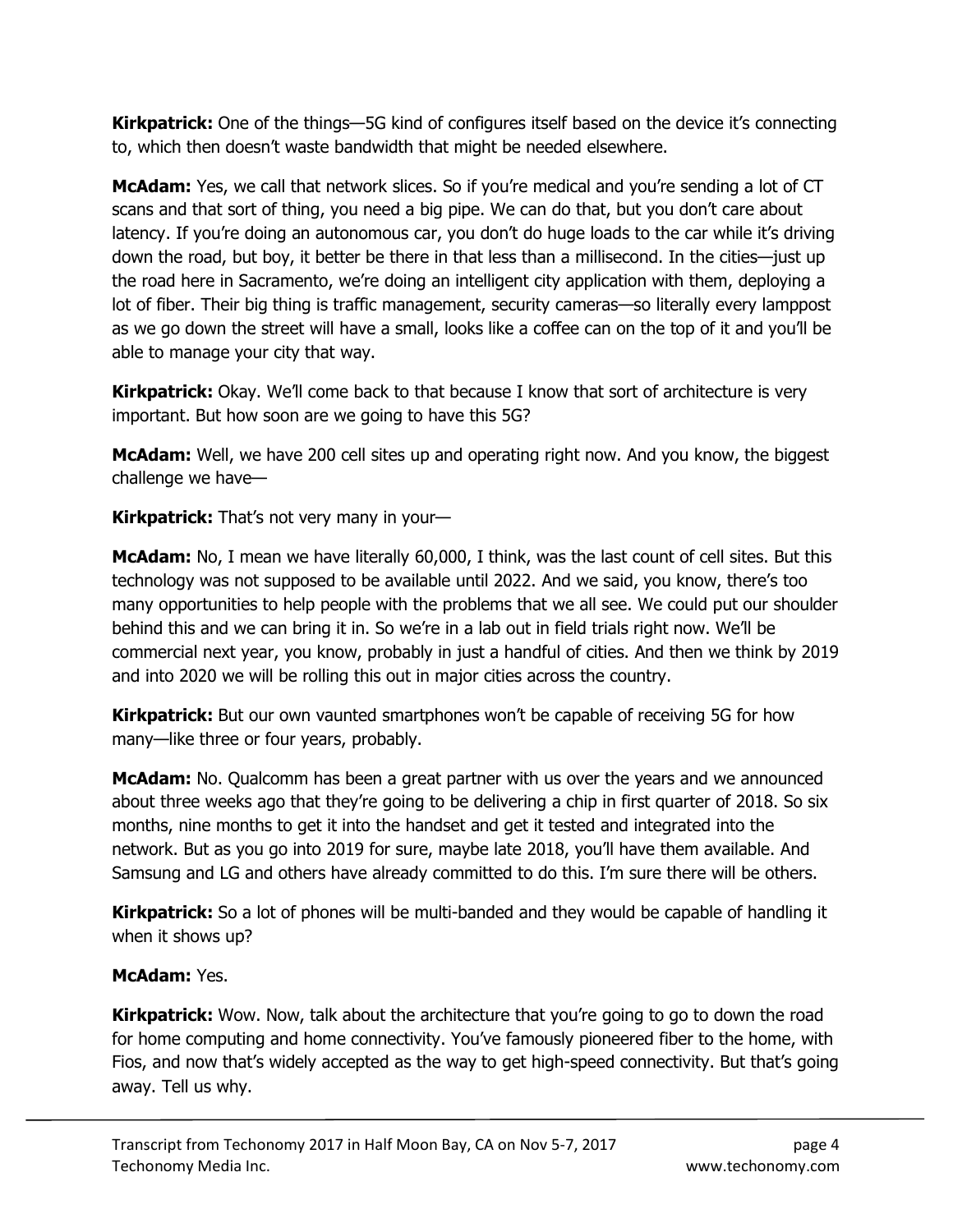**McAdam:** Well, I think it will diminish. And I know you had John Chambers out here the other day and he and I have noodled around different architectures that we could have—we call what we're developing now the intelligent edge. So rather than the big cloud that sits back in the network, we will have intelligence in hubs that are out in the network. I've been around long enough, it's a little bit of—you know, my life's a circle here. We're going kind of back to the future. But you will have those computing hubs out in the intelligent edge and then you'll go wireless into a home. So today, if you listen closely to the ads, you'll hear cable companies and Fios offering 100 megabits or maybe 500 megabits or even a gigabit in very limited cases. But this 5G technology will routinely do a gigabit and we can see three gigabits or more to a home. So right now the biggest problem we have right now is generating enough load so we're giving away 4K TVs and other services in the home to really load these networks up and see how they perform.

**Kirkpatrick:** In other words, there will still be a ton of fiber, but it won't go all the way to the home. It will go to a node near the home that will then broadcast wirelessly the final distance.

McAdam: Yes. That's the plan. Now, if somebody still wants fiber into their home, we can do that for them. And obviously, a lot of the businesses and enterprises will have that. But your average consumer will be what I call a fixed wireless player, wireless fiber.

**Kirkpatrick:** Okay. But that's going to be cheaper to deploy, obviously, than fiber to the home. We do have this interesting issue today in the United States where we think of us as a digitally enabled nation, but I think the number of households that don't have broadband is still shockingly high. Do you happen to know how many that is?

**McAdam:** You hear numbers from 40 percent and even higher in some cases but it depends on how you measure it. Is it 25 megabits, is it 50 megabits? It's a little bit of a mover. But this sort of technology I think is going to help get the services out into these areas. One of the key things, David, we need to do is get the cities to work more closely with companies like ours that are trying to deploy these networks. And unfortunately, it's a bit a money maker for them. Some cities literally want \$3,000 for every light pole that you put an antenna on. What that means is you go to the next city. You can't afford to deploy. But places like Sacramento— Boston is another example. We worked with the mayor there, we got access to a lot of the city infrastructure. We just put \$300 million into Boston to completely revitalize the way they do telecommunications in the city. So I think that's such an engine for people that want to innovate and solve all the different problems that you've been talking about at the conference so far.

Kirkpatrick: So Rahm Emanuel is another person who kind of gets it, right?

McAdam: Yes. Rahm came to me at another conference and he'd heard about Boston and the next week we were in the city with them and he's been incredibly supportive and that's going to be on our list. Seattle is another one that's working closely with us.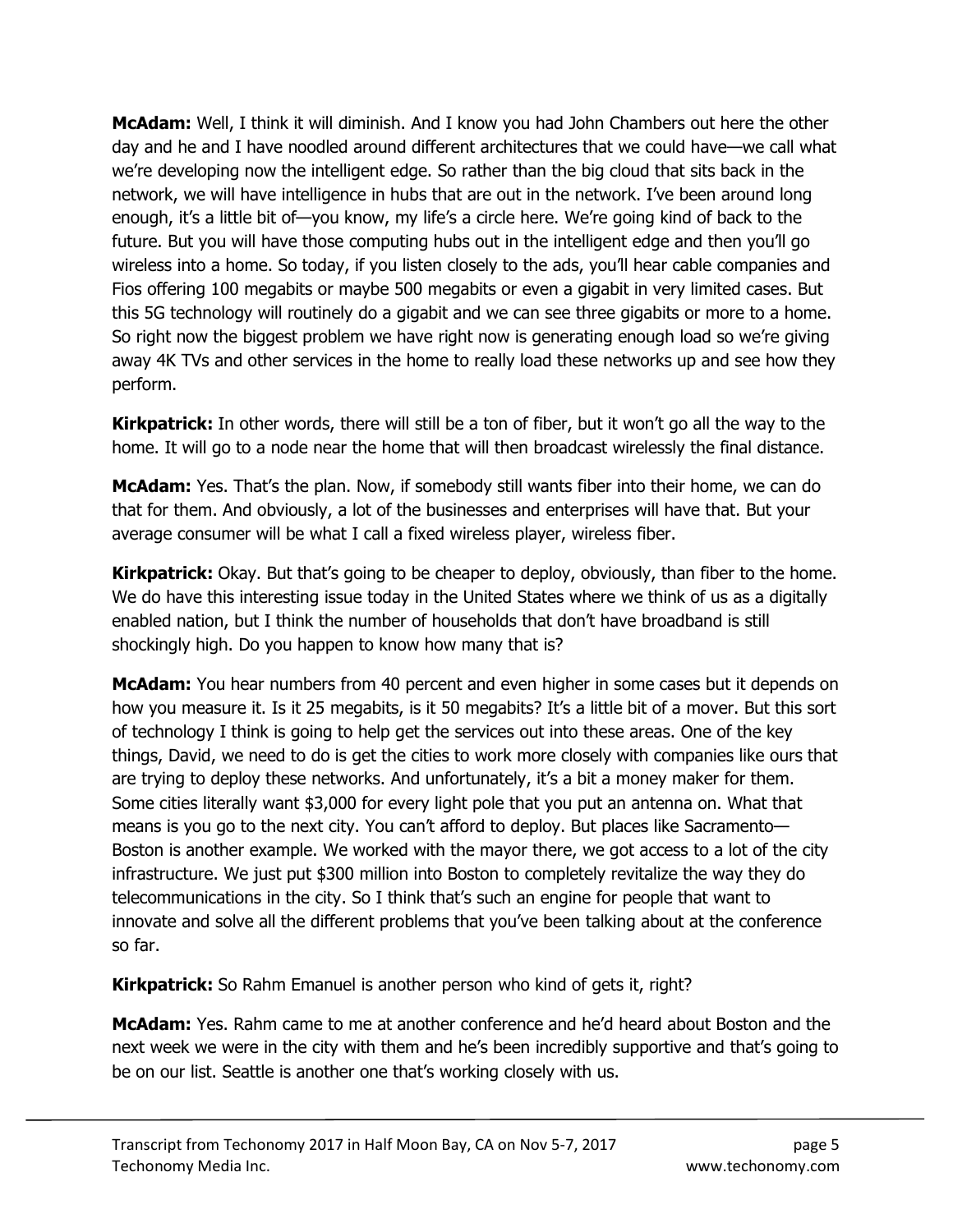**Kirkpatrick:** So really, the difference is some cities see it as a source of tax revenue and other cities see connectivity as a source of growth.

**McAdam:** Yes. They see it as an innovation engine. New York City is an example where we're working with the city and Cornell Tech, we just opened up a new campus there. And between that and our ability to deliver that high bandwidth—

Kirkpatrick: We're proud of that, actually. Yes.

**McAdam:** Yes, we're very proud of it. So I think that's going to be an innovation engine. So more people are seeing that without a strong telecommunications infrastructure, you don't have a vibrant economy.

**Kirkpatrick:** I wanted you to mention that number of how much fiber you're buying though, because it's kind of mind blowing.

McAdam: Yes. We announced the deal three to four months ago with Corning, who creates most of the fiber in the U.S., that we're doing 12.5 million miles of fiber a year for the next three years. So Wendell Weeks did the math and said that's actually enough to run a fiber cable all the way to Mars. So when Elon Musk lands up there, we'll have fiber ready to support him.

## [LAUGHTER]

**Kirkpatrick:** Okay. Now, one of the things that you are passionate about and that Verizon is committed to is trying to bridge this digital divide by getting this to more people. Now, how is that going to happen? Where is the money going to come—even with the inexpensively deployed 5G, I assume it's still going to cost a lot and who's going to pay for it?

**McAdam:** Look, there's going to be a number of models here. We did a documentary with Rory Kennedy called "The Digital Divide in America" that talks about how people that grow up in the right zip code have access to these sorts of services and people that grow up in a different zip code don't even have a computer or any access to the internet. And so we've put a lot of effort behind education for decades. So I think there's got to be a technology piece to this.

Our preferred model is, if we go into a city, we can go take care of consumers, we drop off free service to every school in the city. By the way, there are some cities that don't allow you to do that. But I think there's going to be that sort of a service and then we're going to have to work with the federal and the state education departments, and in some cases—New York right now is doing subsidization, Governor Cuomo is doing that to subsidize to get—they call it CAF funds, but it's an education incentive fund that they help subsidize the cost.

**Kirkpatrick:** Do you have a figure for the rough cost per home on average under a 5G architecture vis-à-vis what we would pay now for what we would consider broadband?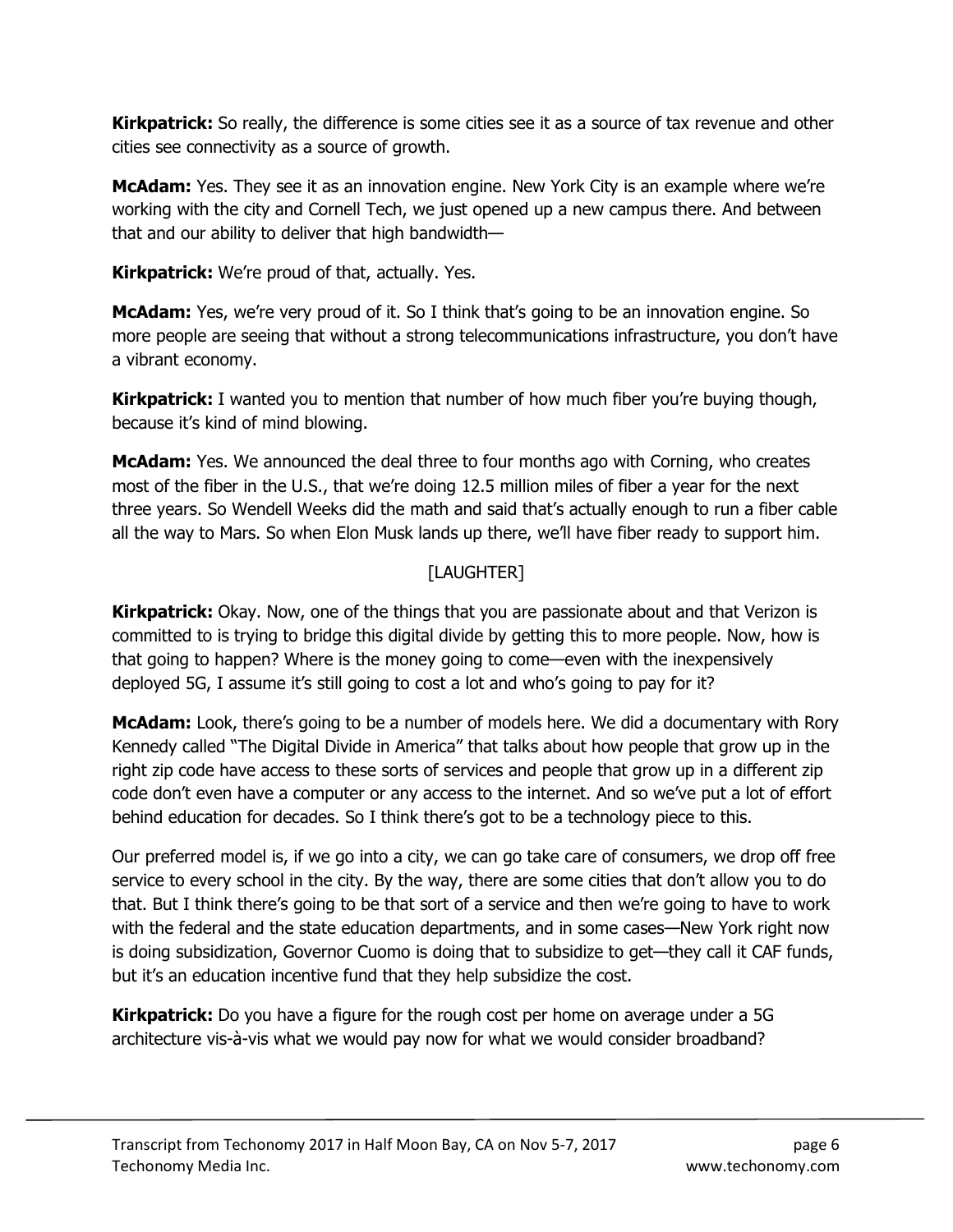**McAdam:** The analysts would love me to tell you that number right now, but until we really get out in much larger scale deployments, I can't. But look, I'll be disappointed if it isn't like half of what it costs us today to pass—

**Kirkpatrick:** Well, that will be great for our country, and the world. Quickly, should Facebook, Google, and Amazon be subject to more regulation, or some regulation?

McAdam: Well, we're not a fan of regulation, as many of you in the audience would expect, so I don't call for a lot of regulation. I think transparency is important and that's the thing that people are a little concerned about right now. The key for me is a level playing field and we have said that time and time again. Fewer regulations, but anybody that's in the Internet ecosystem should be regulated the same. And in the past, there's been this "let's regulate the cable companies or the telephone companies and let the Googles and the Facebooks do whatever they want," and I think that's how you get dominant positions and that's how you get in some of the trouble we're in today.

Kirkpatrick: Okay, well, that was an interesting answer. Who has a question or a comment?

Levy: Hi, Steven Levy, Backchannel. I found it telling, the idea that maybe the rural places aren't getting broadband; you answered in terms of cities. I have a place in Western Massachusetts and Verizon has not only refused to connect the places it serves in a monopoly with any kind of low speed Internet, like DSL, they've sort of pulled back, and in other parts of the country, they are involved in efforts to suppress municipal broadband. There is a very huge problem in rural areas of not getting any Internet at all, let alone the speeds you talk about. Could you make a commitment to doing something about rural America that so far I haven't seen from Verizon?

**McAdam:** Yes, well that's clearly what we're hoping to see out of 5G. It's just a little bit too early to say that we can do it. But DSL is not a technology of the future. You know, twisted pair copper has all of the maintenance issues that I'm sure you experience. So putting more money into that versus putting more money into fiber and advanced technology—you can do better with a 4G LTE unlimited service than you can a DSL. And so we'll push farther and farther out into the rural areas, but as I said, I think it's going to require the government in those areas to say, "Here is a fund. We're going to subsidize one carrier to build it and everybody rides on that infrastructure." That's a far better model than being out there with poor quality technology.

**Kirkpatrick:** So there are a lot of parts of the country that don't have either wireless or any kind of wired alternative broadband right now.

McAdam: I'd argue with the wireless part. I mean, we've got 4G LTE coverage-

**Kirkpatrick:** Western Mass, I had a place there too and we had nothing. There was no wireless or any—unless you had a satellite, that was it.

McAdam: Well, I'd love to have the address. Give it to me, because when I-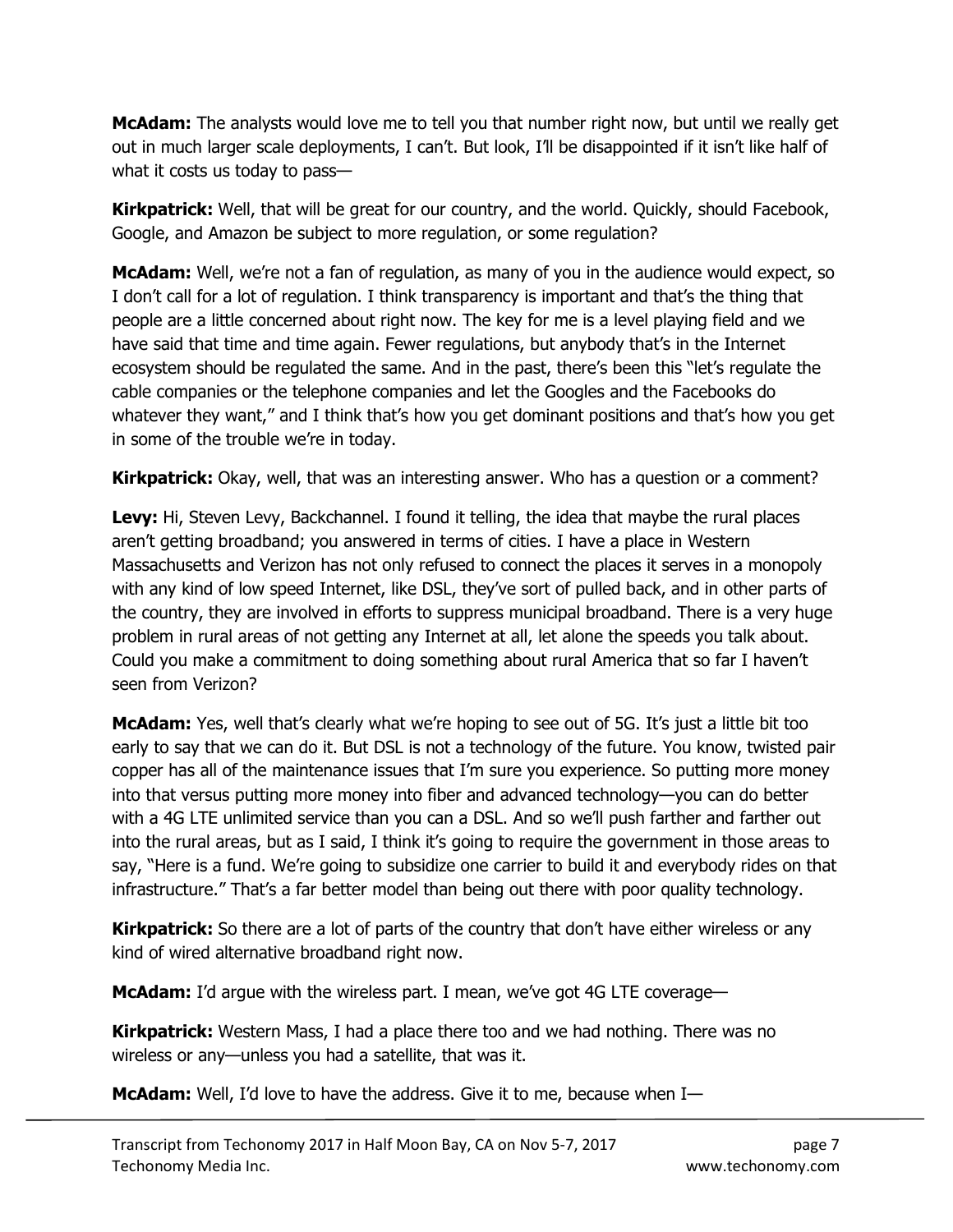**Kirkpatrick:** Steven will give it to you.

McAdam: I'll bet you nine out of 10 times when I hear this story, I go in and it's because the town has blocked a cell tower because somebody has said cell towers—

**Kirkpatrick:** That did happen in the town I'm referring to, by the way.

McAdam: Yes, cell towers cause cancer, even though that's been debunked for decades. And so they block the ability to get at a tower.

**Kirkpatrick:** Okay. Who else has another comment or question?

**Audience 1:** So with AT&T's impending merger with Time Warner and other potential combinations of distribution and content, like Disney reportedly talking to Fox about their piece of Sky, do you see Verizon needs a path to the living room in all of that kind of content, not just the web services moves you've made with Oath?

McAdam: Well, this is going to be a very interesting debate. And for the first time, you've seen Verizon and AT&T take very different paths, with their purchase of DIRECTV and if Time Warner is approved. We believe that digital content is what's going to win in the future and the 300 channel bundle is breaking down. You see virtually every operator lost video subs in those bundles during this last quarter and that's a trend that's been accelerating. So we like the idea of digital content and we make investments in those with Hearst Media and others. So that's our play versus the streaming media. We could end up being wrong. There's a few other good assets that are still out there. We'll see, but for now that's our play.

**Kirkpatrick:** What about the Sprint and the T-Mobile mergers failure, is that a good thing for you?

**McAdam:** Well, our stock went down by 4 percent today, if that tells you what the market thinks. We never take a position on a merger like that because you'll just have people come back and oppose your merger. So our view is you compete with whoever is out there. There's a view that, quote, "market repair" goes on when it goes from four to three and that the three remaining carriers are healthier. But look, they've been two months away from a merger of some company with Sprint for the last 10 years. So we don't wait up nights waiting for the press.

**Kirkpatrick:** Okay, one last chance for the audience.

Audience 2: Thanks for your nod on the digital divide. I've been working on it for 25 years, starting with my days with Bill Clinton. In your documentary and in things around it, you've talked about the need for a coordinated effort, including connectivity, teacher training. Are there things that Verizon's doing with regard to the content and teacher training part of the digital divide question?

McAdam: Did Rose Kirk ask you to ask me that question?